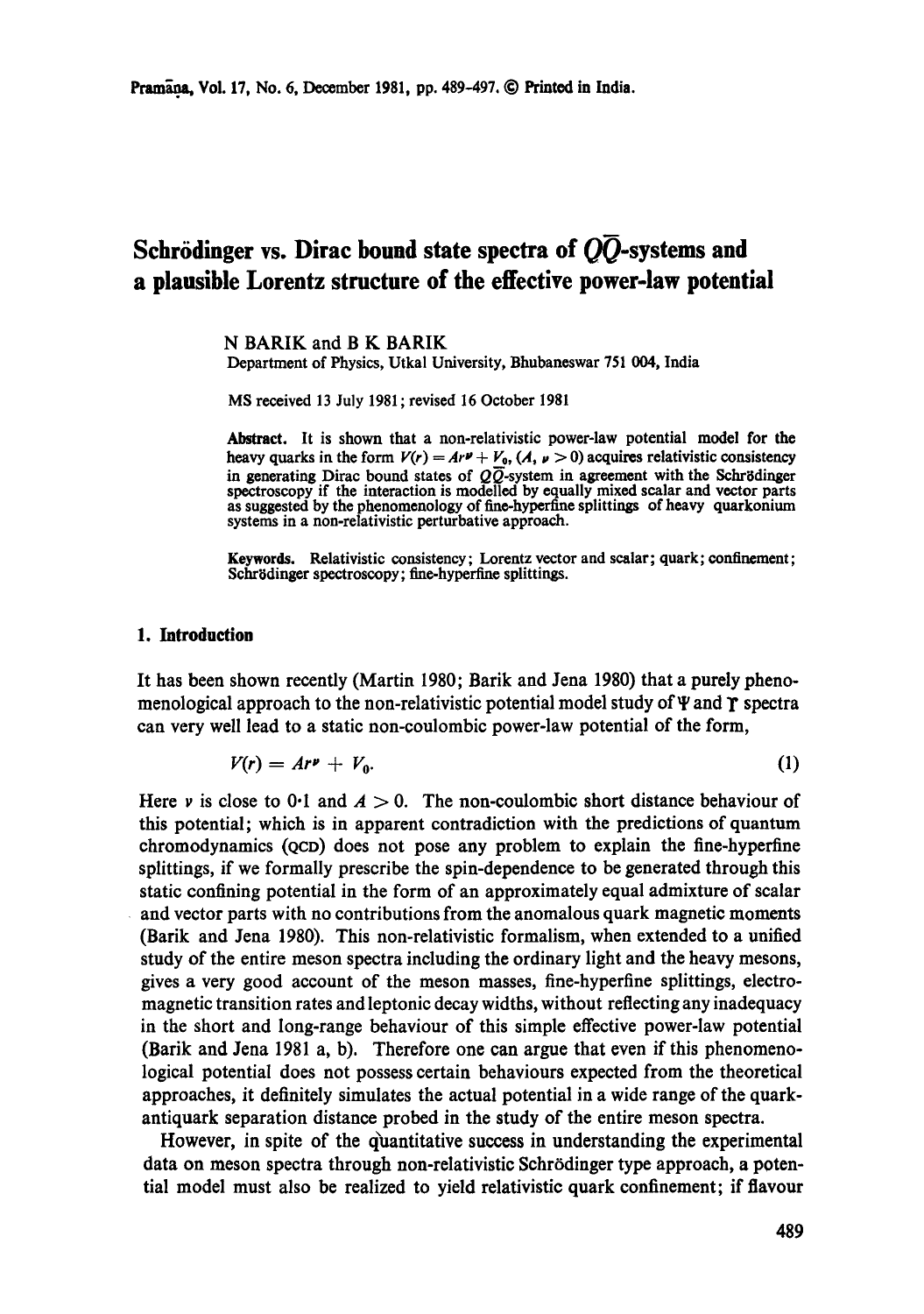independent quark confinement really exists. Therefore, for a relativistic consistency we should expect the power-law potential to generate relativistic bound states of quark-antiquark systems in conformity with the experimental data. Since more numerous and convincing experimental data are available for the bound states of  $c \bar{c}$  and  $b \bar{b}$ —systems; we would concentrate mainly on these heavy  $Q\bar{Q}$ -systems in studying their relativistic bound states. Such systems being fairly non-relativistic one would be justified in expecting the relativistic bound state spectra to come out in close agreement with the corresponding Schrödinger spectra as well. The study of relativistic bound states of  $Q\overline{Q}$ -systems would appropriately require an equation designed for two equal mass particles like the Bethe-Salpeter one. Although Bethe-Salpeter equation has been employed for this purpose by some authors (Mitra 1979, 1980) its solution is by no means simple and straightforward. Nevertheless one might hope to gain some insight by using the Dirac equation in an independent particle model approach. Although this is not a very realistic approach (unless perhaps, one quark is much heavier than the other), several authors (Gunion and Li 1975; Critchfield 1975; Rein 1977; Ferreira 1977; Ferreira and Zagury 1977; Ferreira *et al*  1980) have used it to study the relativistic bound state problems of  $q\bar{q}$ -mesons and S-wave baryons. Therefore following these authors we would choose here to use the Dirac-equation for simplicity.

In order to solve for the Dirac bound states for  $Q\overline{Q}$ -system one ought to know the exact Lorentz character of the potential to be used. It has been observed by Critchfield (1975) that in spite of their quantitative success in the Schrödinger spectroscopy, the logarithmic potential as well as other conventional forms of the confining potentials of heavy quarks, if considered in the rest frame of the quarks as the time component of a 4-vector, cannot generate relativistic bound states of quarks in the Dirac equation. There has been various attempts in avoiding this difficulty. One of the possibilities is to consider the confining potential as a Lorentz scalar (Critchfield 1975; Gunion and Li 1975). But it has been shown that although a linear scalar potential realizes a relativistically consistent confinement (Critchfield 1975; Gunion and Li 1975), the oscillator like scalar potential does not generate real eigenvalues of the Dirac equation (Ram and Halesa 1979). Another prescription to this effect is to consider the confining potential as a mixture of a (static) 4-vector part  $V_v$  and a scalar part  $V_s$  (Smith and Tassie 1971; Critchfield 1976; Rein 1977). In this context it is worthwhile to look for some possible clues in the non-relativistic perturbative study of the meson spectra. Of course the gross features alone of the Schrödinger spectra of heavy mesons of  $\Psi$  and  $\Upsilon$  family which are believed to be fairly non-relativistic, do not reflect the Lorentz-structure of the static potential used in a model. But the phenomenological study of fine-hyperfine splittings of  $c\bar{c}$ -levels in particular reveals the Lorentz character of the static potential in the process of generating adequate spin-dependent correction to the potential necessary for the purpose. Such a study in power-law potential model (Barik and Jena 1980) leads to a Lorentz-structure of this potential in the form of an approximately equal admixture of scalar and vector parts. This observation about the Lorentz structure of the static confining potential is in line with what was reported by Beavis *et al* (1979) in the context of a different potential model. Such a conclusion was also reached in the phenomenological parametrizations of the potential model by Appelquist *et al* (1978), and also in a gauge-invariant formalism of Eitchen and Feinberg (1979).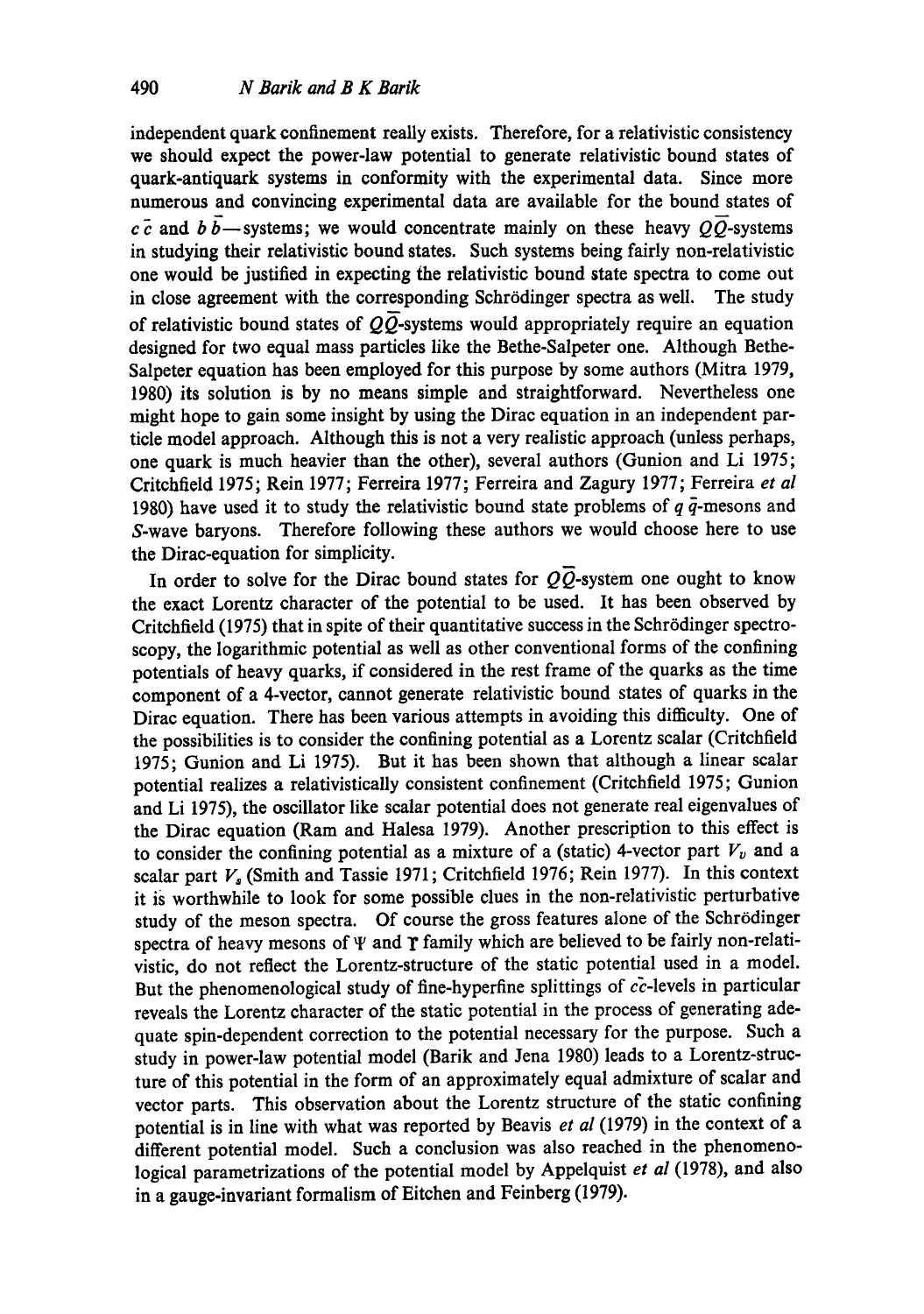It has further been pointed out by Magyari (1980a) that an equally mixed 4-vector and scalar interaction represented by the class of static potentials satisfying the decomposition rule.

$$
V(\lambda r) = A(\lambda) f(r) + B(\lambda), \qquad (2)
$$

has a comfortable feature in reducing the Klein-Gordon and the Dirac equations to the corresponding Schrödinger equation. The power-law potential in (1) as well as the logarithmic potential obviously belong to the above class. It has been shown (Magyari 1980b) that the logarithmic potential realizes a relativistically consistent confinement of the independent quarks with the above prescription. Following Magyari we would show here that a power-law potential of the form given in (1), considered formally as an equal admixture of Lorentz vector and scalar parts, when used appropriately in the Dirac equation in the independent particle model of quarks leads to the  $c\bar{c}$  and  $b\bar{b}$  bound state masses in exact agreement with the corresponding experimental data as well as the Schrödinger-bound state masses. Such a relativistic consistency can be interpreted as another point in favour of the aforesaid Lorentzstructure observed phenomenologically in a non-relativistic perturbative study of the fine-hyperfine spectrum. In  $\S 2$  we derive an expression for the Schrödinger bound state masses of  $Q\overline{Q}$ -systems in the power-law potential model. Then in the process of obtaining the gross features like the bound state masses and leptonic widths in conformity with the experimental data corresponding to the  $c\bar{c}$  and  $b\bar{b}$ -systems; we can get a good estimate of the potential parameters  $A$ ,  $V_0$ ,  $\nu$  as well as the quark masses  $m_c$  and  $m_b$ . Such a static potential extracted in this manner from the study of the gross features of  $c\bar{c}$  and  $b\bar{b}$ -systems in a Schrödinger approach; when used in an appropriate manner in the independent particle Dirac equation, with its Lorentzcharacter as discussed before is found (in  $\S$  3) to yield relativistic bound state masses in close agreement with the Schrsdinger masses and also with the corresponding experimental levels.

#### **2.** Schrödinger bound states and the potential parameters

Here we would like to extract the effective power-law potential representing the static  $Q\overline{Q}$ -interaction by adequately describing the observed gross-features like the mass-spectra and leptonic decay widths of  $c\bar{c}$  and  $b\bar{b}$ -systems in a non-relativistic Schrödinger formalism. In this process we can get a good estimate of the quark masses  $m_c$ ,  $m_b$  and the potential parameters v, A and  $V_0$  in (1).

First of all let us obtain an expression for the spin-averaged mass of a non-relativistic  $Q\overline{Q}$ -bound state system from the Schrödinger equation ( $\hbar = c = 1$ )

$$
\frac{d^2 U(r)}{dr^2} + \left[ m_Q (E - V(r)) - \frac{l (l+1)}{r^2} \right] U(r) = 0.
$$
 (3)

Taking  $V(r)$  as given in (1) and using a substitution  $\rho = (r/r_0)$  with the scale factor  $r_0$ chosen for convenience as

$$
r_0 = (m_Q A)^{-1/(\nu+2)},\tag{4}
$$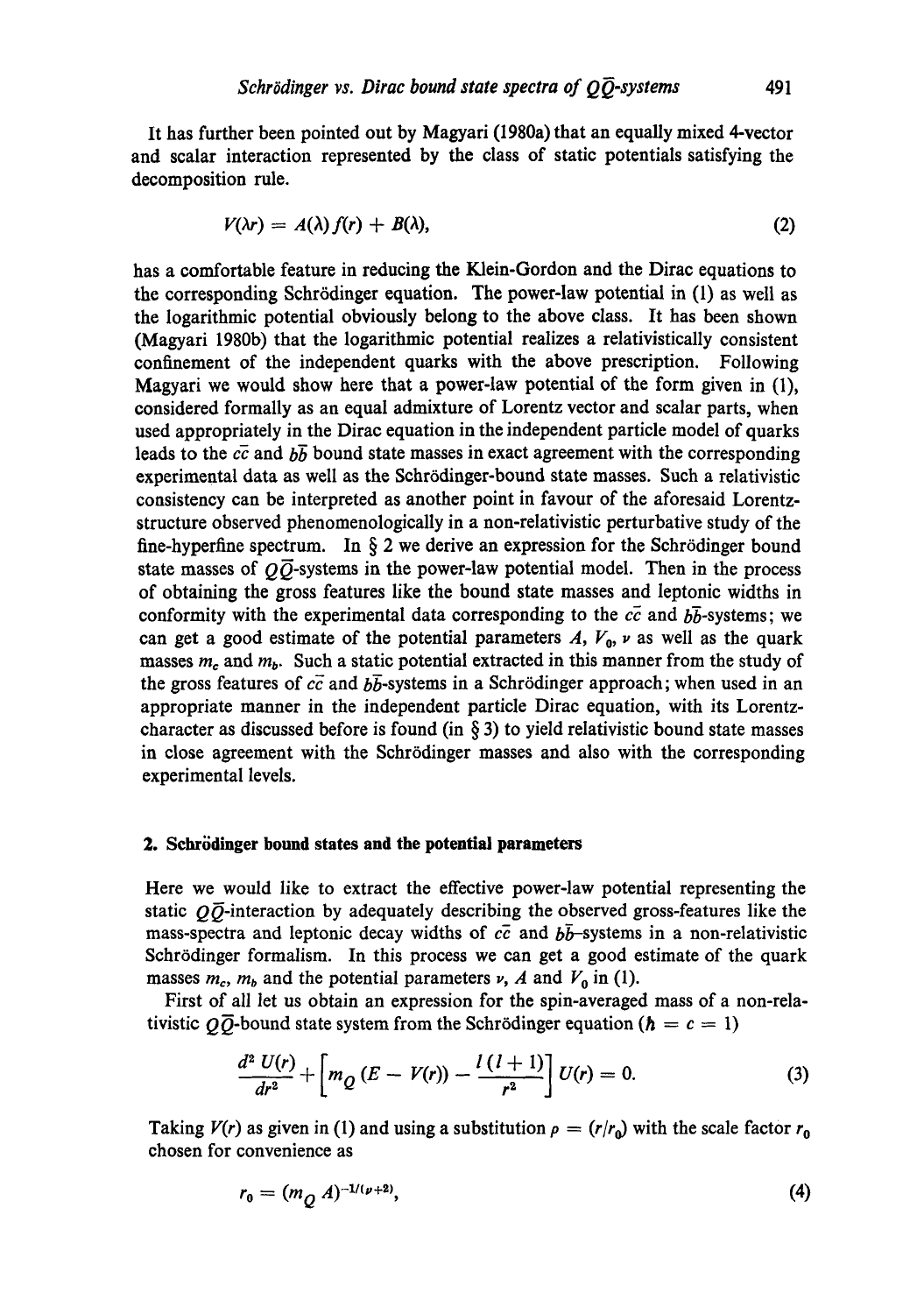equation (3) would reduce to the form,

$$
\frac{d^2 U(\rho)}{d \rho^2} + \left[\epsilon - \rho^{\nu} - \frac{l(l+1)}{\rho^2}\right]U(\rho) = 0, \tag{5}
$$

where

$$
\epsilon = m_Q (E - V_0) [m_Q A]^{-2/(\nu+2)}.
$$
 (6)

Now for  $\nu > 0$  a solution to (5) is always possible either by an exact numerical method or by the semi classical wKB-method (Quigg and Roener 1979; Feldman *et al 1979*) which would give  $\epsilon = \epsilon_{nl}$  (say) corresponding to any particular radial and orbital state  $(n, l)$  with the quark-antiquark binding energy  $E = E_{nl}$  obtained from (6) as

$$
E_{nl} = a (a/mO)^{\nu/(\nu+2)} \epsilon_{nl} + V_0, \qquad (7)
$$

where  $a = (A)^{1/(\nu+1)}$ . (8)

Then the non-relativistic Schrödinger bound-state mass of the  $Q\bar{Q}$ -system follows immediately as,

$$
M_{nl}^{\text{Sch}}\left(Q\bar{Q}\right)=2m_{\tilde{Q}}+V_0+a\left(a/m_{\tilde{Q}}\right)^{p/(P+2)}\epsilon_{nl}.\tag{9}
$$

If we take the semielassical WKa results (Quigg and Rosner 1979) of (5), then we have  $\epsilon_{nl}$  and the absolute square of the S-state wave functions at the origin  $|\psi_{ns}(0)|^2$  in the following form;

$$
\epsilon_{nl} = [G(\nu) (n + l/2 - \frac{1}{4})]^{2\nu / (\nu + 2)}, \qquad (10)
$$

$$
|\psi_{nS}(0)|^2=\frac{1}{2\pi^2}\left(\frac{\nu}{\nu+2}\right)[am_Q\left\{aG(\nu)\right\}^{\nu}]^{3/(\nu+2)}(n-\frac{1}{4})^{2(\nu-1)/(\nu+2)},\quad (11)
$$

where,  $G(v) = \frac{2(\pi)^{3/2} \Gamma(3/2 + 1/\nu)}{(\pi)^2}$  (12)  $\Gamma\left(1+1/\nu\right)$ 

Now using these results we can obtain the gross features like the spin-averaged bound state masses and the leptonic decay widths of  $\overline{O}$ -systems. Equation (9) aided with (10) and (12) gives obviously the Schrödinger bound state masses of  $\overrightarrow{O}$  systems corresponding to various possible radial ( $n = 1, 2, 3$ ) and orbital ( $l = 0, 1, 2, ...$ ) states. The leptonic decay widths can be obtained using the Van Royen-Weisskopf formula (van Royen and Weisskopf 1967) in the form

$$
\Gamma\left(ns\rightarrow e^+e^-\right)=\frac{16\,\pi\,\,\alpha^2\,\,e_Q}{M_{ns}^2\,\left(Q\,\overline{Q}\right)}\,|\,\psi_{ns}\left(0\right)|^2.\tag{13}
$$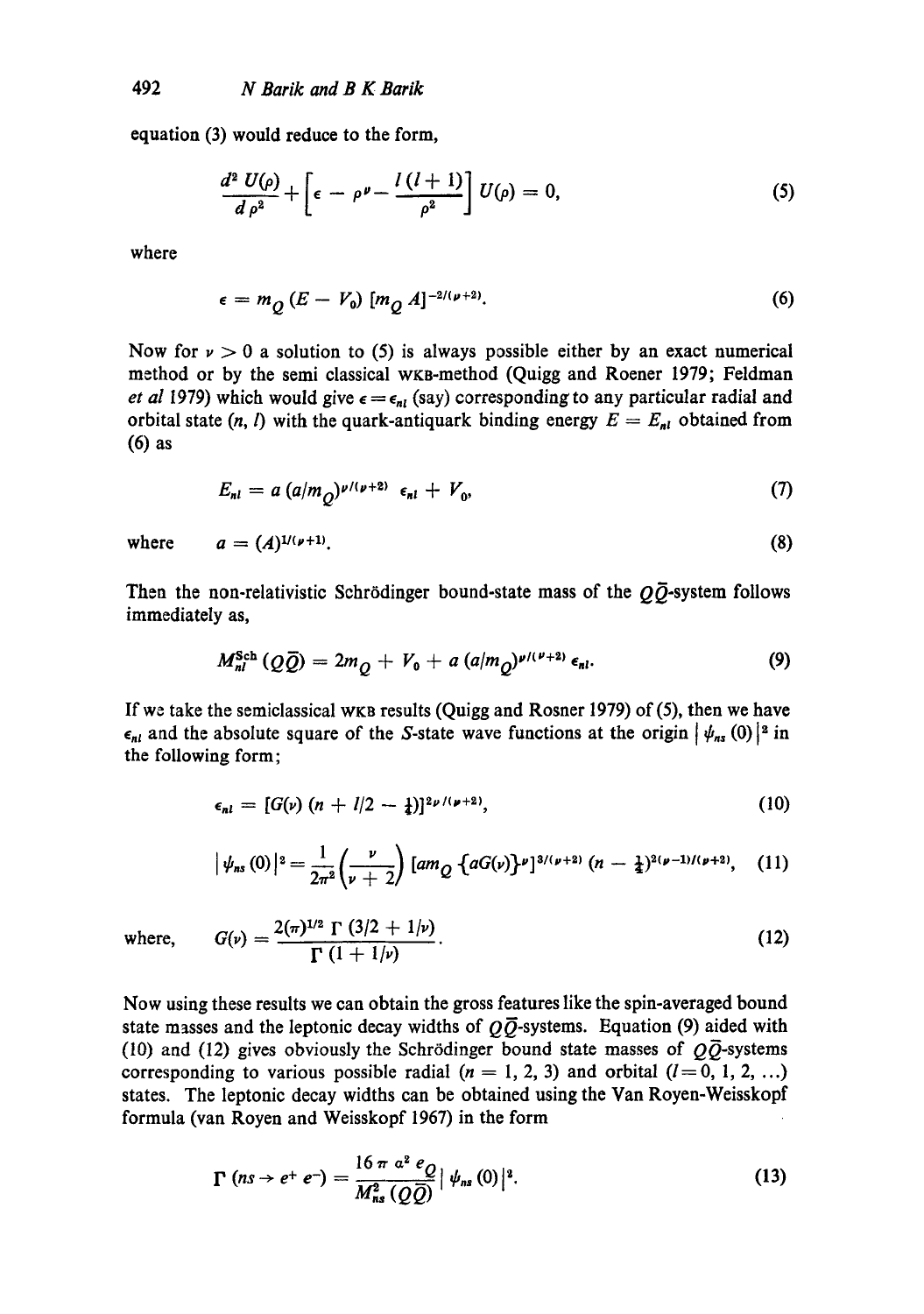However, this formula should not be too much trusted in its absolute value; as it is affected by correction factors not quite certain. In that case the leptonic decay width ratio is given by

$$
R_{ns} = \frac{\Gamma\left(ns \rightarrow e^+e^-\right)}{\Gamma\left(ls \rightarrow e^+e^-\right)} = \left[\frac{M_{1s}\left(Q\overline{Q}\right)}{M_{ns}\left(Q\overline{Q}\right)}\right]^2 \times \frac{\left|\psi_{ns}\left(0\right)\right|^2}{\left|\psi_{1s}\left(0\right)\right|^2},\tag{14}
$$

would serve as a meaningful and reliable quantity.

Now as a phenomenological exercise we first of all fix the parameter  $\nu = 0.1$  in close agreement with the findings of Martin (1980) and Barik and Jena (1980). Then taking the experimental masses of  $\Psi$ ,  $\Psi'$  and  $\Upsilon$ ,  $\Upsilon'$  as inputs in (9), we determine the potential parameters a,  $V_0$  and the quark masses  $m_c$  and  $m_b$  as follows:

$$
(a, V_0) \equiv (5.4072, -7.452; GeV), \tag{15}
$$

$$
(m_c, m_b) \equiv (1.77, 5.11; GeV). \tag{16}
$$

Then using these parameters we can calculate the bound state mass spectrum and the leptonic decay width ratios (14) for  $c\bar{c}$  and  $b\bar{b}$ -systems. These results in comparison with the corresponding experimental values are presented in tables I and 2. In view of the close agreement between the calculated and the experimental values, we believe to

| n,           |                  | WKB<br>$\epsilon_{nl}$ | $M_{nl}^{\text{Sch}}(c\bar{c})$<br>GeV |                 | $M_{nl}^{\text{Sch}}(b\bar{b})$ GeV |                     |
|--------------|------------------|------------------------|----------------------------------------|-----------------|-------------------------------------|---------------------|
|              |                  |                        | Theory                                 | Expt.           | Theory                              | Expt.               |
|              | S                | 1.229                  | 3.0969                                 | $3.097 + 0.002$ | 9.43393                             | $9.4336 + 0.0002$   |
| $\mathbf{2}$ | S                | 1.3323                 | 3.6859                                 | $3.686 + 0.003$ | 9.9939                              | $9.9944 + 0.00004$  |
| 3.           | S                | 1.3909                 | 4.02                                   | $+0.01$<br>4.03 | 10.3116                             | $10.3231 + 0.00004$ |
| 4            | S                | 1.4326                 | 4.25789                                | --              | 10.5377                             | $10.5476 + 0.00011$ |
| 5.           | S                | 1.4653                 | 4.44389                                | $4.417 + 0.01$  | $10-7145$                           |                     |
|              | $1$ $P$          | 1.2903                 | 3.44632                                |                 | 9.76612                             |                     |
| 2.           | P                | 1.3646                 | 3.86996                                |                 | 10.1689                             |                     |
| 3.           | $\boldsymbol{P}$ | 1.4132                 | 4.1473                                 |                 | 10.4325                             |                     |

Table 1. Schrödinger bound state spectrum of  $b\overline{b}$  and  $c\overline{c}$  systems.

**Table 2.** Ratio of decay width  $R_{ns} = \frac{\Gamma(n s \rightarrow e^+ e^-)}{\Gamma(1 s \rightarrow e^+ e^-)}$  for  $c\bar{c}$  and  $b\bar{b}$  systems.

|          |     | $R_{ns} = \Gamma (ns \rightarrow e^+ e^-)/\Gamma (1s \rightarrow e^+ e^-)$ |               |            |               |  |
|----------|-----|----------------------------------------------------------------------------|---------------|------------|---------------|--|
| $n \, l$ |     | cc systems                                                                 |               | bb systems |               |  |
|          |     | Theory                                                                     | Experiment    | Theory     | Experiment    |  |
|          | -S  |                                                                            |               |            |               |  |
|          | 2 S | 0.341                                                                      | $0.45 + 0.09$ | 0.431      | $0.44 + 0.06$ |  |
| 3        | -S  | 0.194                                                                      | 0.156         | 0.275      | $0.32 + 0.04$ |  |
| 4        | -S  | 0.133                                                                      | 0.102         | 0.201      | $0.2 + 0.06$  |  |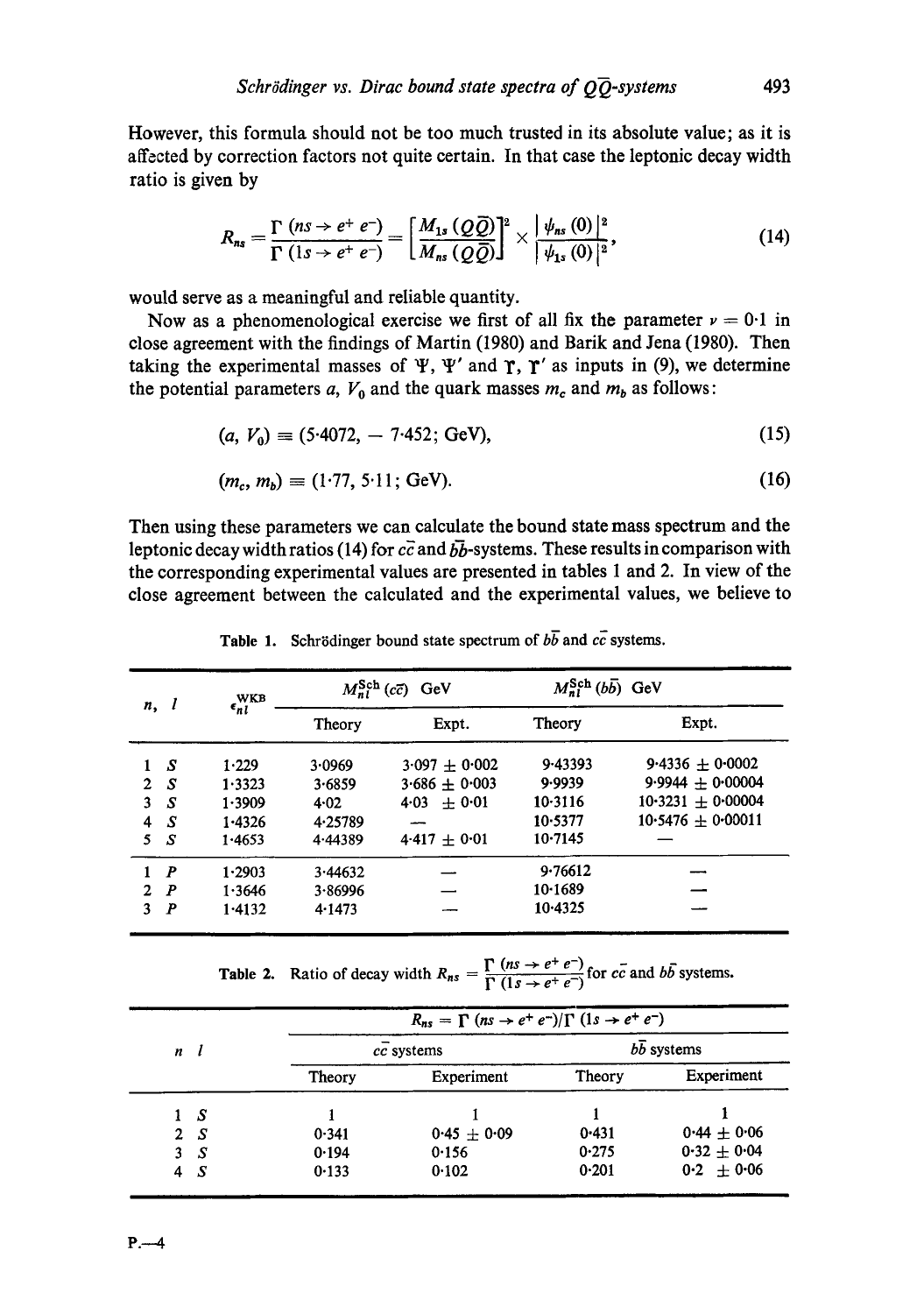have a fairly good estimate of the quark masses and the potential parameters of the effective static potential used on this process [equation (1)].

#### **3. Dirac bound states and the Lorentz structure**

Now we would like to use the static potential extracted in  $\S$ 2 in an appropriate manner to obtain spin-averaged mass of the  $\overline{O}$ -bound system from the Dirac equation written in the independent particle model of quarks. As observed in the phenomenology of the fine-hyperfine splittings of the mesons (Barik and Jane 1980; Beavis *et al* 1979; Appelquist *et al* 1978) and also following the prescriptions of Magyari if we consider the potential  $V(r)$  in (1) as an admixture of scalar and vector components like

$$
V(r) = g_v V(r) + (1 - g_v) V(r), \qquad (17)
$$

with the vector fraction  $g_v=1/2$ , then in the independent particle model of quarks, the potential appropriately would be  $V'(r) = 1/2$   $V(r) = V_s(r) + V_n(r)$ . Hence the scalar part  $V_s(r)$  and the vector part  $V_v(r)$  would be each equal to  $1/4 V(r)$ . Thus with the static interactions  $V_s(r)$  and  $V_n(r)$  simultaneously present, the Dirac equation can be written as (with  $h = c = 1$ )

$$
(\alpha \cdot \mathbf{P} + m_Q \beta) \psi(\mathbf{r}) = [E' - V_v(r) - V_s(r) \beta] \psi(\mathbf{r}). \qquad (18)
$$

Since  $V_{n}(r)$  and  $V_{s}(r)$  are spherically symmetric, (18) decomposes as (Schiff 1968)

$$
(E' - V_v - V_s - m_Q) \phi(r) + \left(\frac{k+1}{r} + \frac{d}{dr}\right) \chi(r) = 0, \qquad (19)
$$

$$
(E' - V_v + V_s + m_Q) \chi(r) + \left(\frac{k-1}{r} - \frac{d}{dr}\right) \phi(r) = 0, \tag{20}
$$

where  $k = l + 1$ , when the total angular momentum  $j = l + 1/2$  and  $k = -l$  when  $j = l - 1/2$ . Here  $\phi$  and  $\chi$  are the radial parts of the 'large' and 'small' components of the spinor  $\psi(r)$  respectively. Now with  $\phi(r) = U'(r)/r$  and  $V_s(r) = V_v(r)$  $=\frac{1}{4}$  ( $Ar'' + V_0$ ) we can obtain from (19) and (20), the equation for the 'large' component  $\phi(r)$  in the form (Magyari 1980a)

$$
\frac{d^2U'(r)}{dr^2} + \left[ (E' + m_Q)(E' - m_Q - 2 V_s(r)) - \frac{l(l+1)}{r^2} \right] U'(r) = 0.
$$
\n(21)

Introducing a dimensionless variable  $\rho = (r/r_0)$  with the scale factor chosen conveniently as,

$$
r_0' = [(m_O + E') A/2]^{-1/(\nu+2)},\tag{22}
$$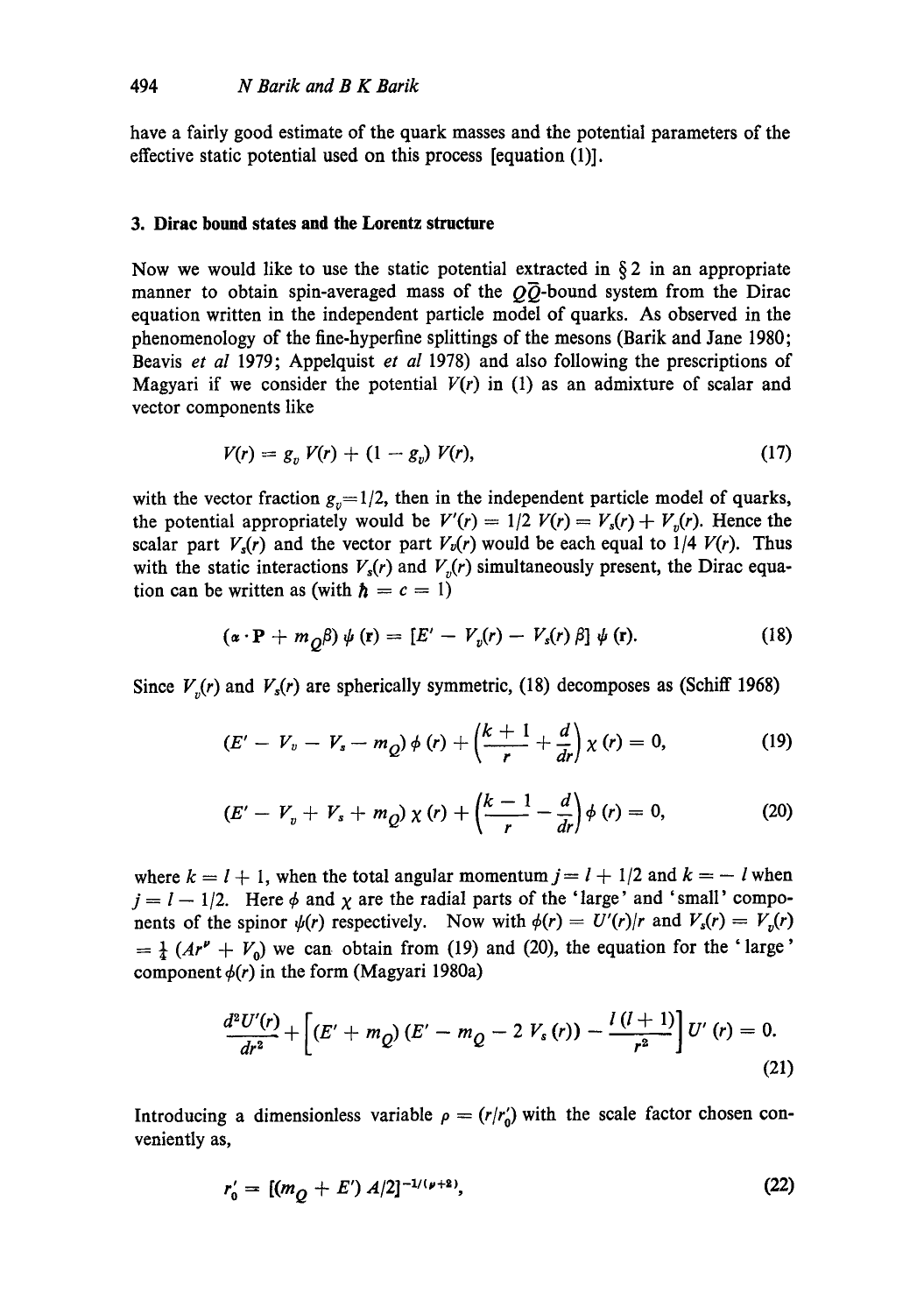equation (21) would reduce to the Schrödinger form like,

$$
\frac{d^2U'(\rho)}{d\rho^2} + \left[\epsilon' - \rho_\nu - \frac{l(l+1)}{\rho^2}\right]U'(\rho) = 0, \qquad (23)
$$

where, 
$$
\epsilon' = (E' - m_Q - \frac{1}{2} V_0) [(m_Q + E') (2/A)^{2/\nu}]^{\nu/\nu+2}.
$$
 (24)

Equation (23) being identical to its non-relativistic counterpart, would yield the value of  $\epsilon' = \epsilon_{nl} > 0$  corresponding to the confined bound states of quarks which must be the same as that obtained from (5). Thus we realize that there exists bounded solutions describing confined Dirae bound states of quarks with energy eigen values  $E' = E'_{nl} > |(m_Q + \frac{1}{2} V_0)|$ , which can be obtained from (24) with  $\epsilon' = \epsilon_{nl}$ . If we write with  $A = a^{p+1}$ ,

$$
(E'_{nl} - m_Q - \frac{1}{2} V_0) = a x_{nl}, \qquad (25)
$$

and (2

$$
2m_Q+\tfrac{1}{2}V_0)=a\;b,
$$

equation (24) can be converted to the form,

$$
x_{nl}^{(\nu+2)/\nu}(x_{nl}+b)=(2)^{-2/\nu} [\epsilon_{nl}]^{(\nu+2)/\nu}.
$$
 (26)

If we eliminate  $V_0$  from the expression for b in (25) using (9) we can write

$$
b = \left[\frac{M_{nl}^{\text{Sch}}(Q\overline{Q})}{2a} + \frac{m_Q}{a}\right] - \frac{1}{2} (a/m_Q)^{\nu/(\nu+2)} \epsilon_{nl}.
$$
 (27)

Now to a first approximation if we consider  $M_{nl}^{Sch}(Q\bar{Q}) \simeq 2m$  (which is quite true at least for the ground states for the heavy mesons) we can set the constant  $b$  in **(26) as,** 

$$
b \simeq \left(\frac{2m_Q}{a}\right) - \frac{1}{2} \left(a/m_Q\right)^{\nu/(\nu+2)} \epsilon_{nl}.
$$
 (28)

Then from inspection we can find that (26) has a positive root solution given by

$$
x_{nl} = \frac{1}{2} \left( a/m \frac{\partial^{p/(p+2)}}{\partial t} \epsilon_{nl}, \right) \tag{29}
$$

which when used in (25) leads to the Dirac bound state mass  $M_{\mu}^{\text{Dirac}}(QQ)=2 E_{nl}^{\prime}$  as,

$$
M_{nl}^{\text{Dir}}\left(Q\overline{Q}\right) = 2m_{\overline{Q}} + V_0 + a\left(a/m_{\overline{Q}}\right)^{\nu_l(\nu+2)}\epsilon_{nl} \tag{30}
$$

From (30) and (9) it obviously follows that the Dirac bound states of  $Q\overline{Q}$ -system in the power-law potential model exists with the bound state mass  $M_{nl}^{\text{Dirac}}(Q\overline{Q})$  in good agreement with the Schrödinger one  $M_{nl}^{Sch}(Q\overline{Q})$ .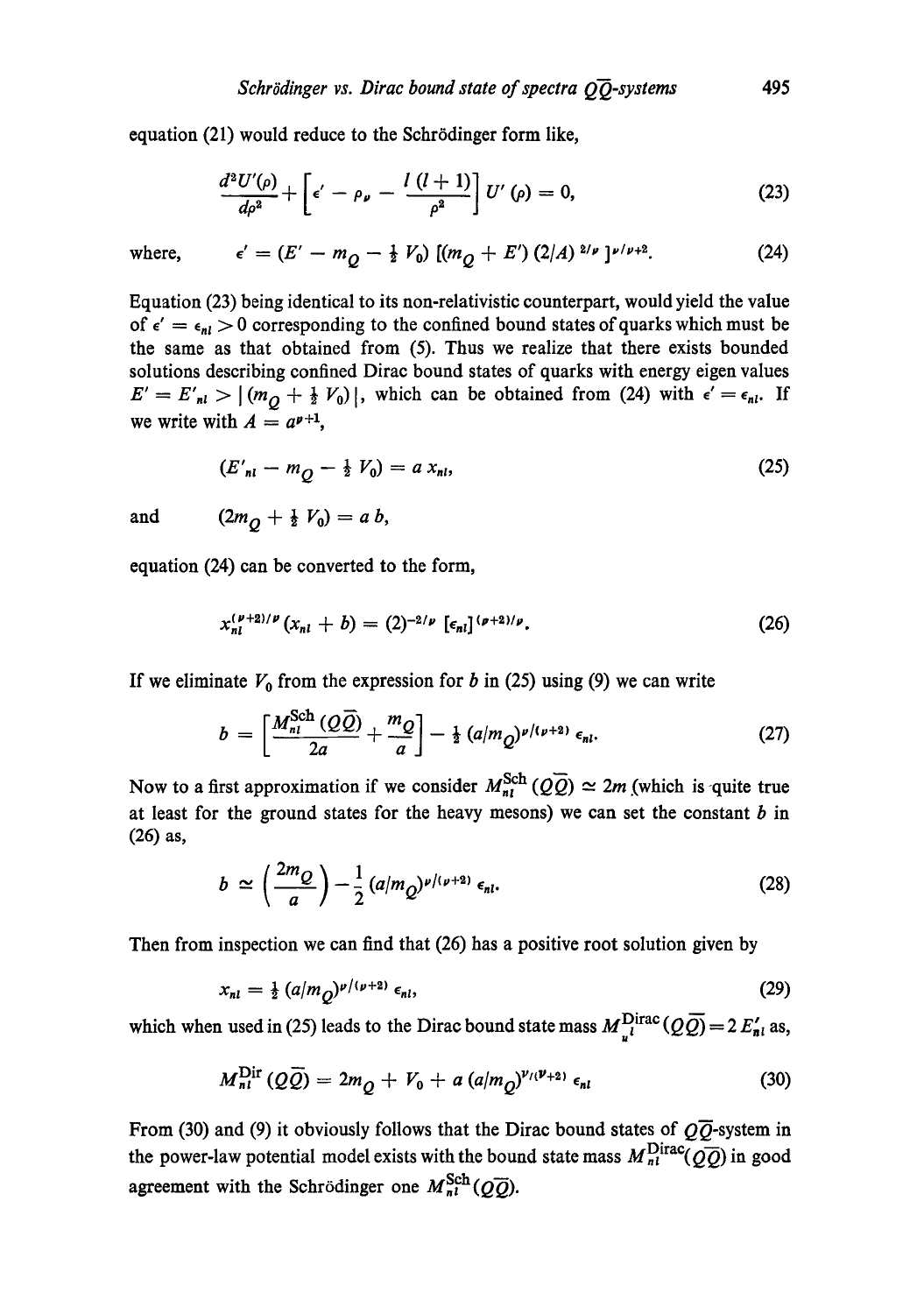## 496 *N Batik and B K Batik*

However to demonstrate the existence of Dirac bound states in close conformity with the experimental bound state masses of a  $\overline{O}$ -system considered in a powerlaw potential model (1) with equally mixed vector-scalar Lorentz structure, we go for some numerical details with reference to the  $b\bar{b}$  and  $c\bar{c}$  system. Now using the parameters given in (15) and (16) we can obtain b from (25). We take WKB-value for  $\epsilon_{nl}$  from a semi-classical solution of (23) which is always possible for  $\nu > 0$ . (Quigg and Rosner 1979; Feldman *et al* 1979). Then according to (10) and (12)

$$
\epsilon_{nl} = \left[ (n + l/2 - \frac{1}{4}) \frac{2(\pi)^{1/2} \Gamma (3/2 + 1/\nu)}{\Gamma(1 + 1/\nu)} \right]^{2^{\nu}/(\nu+2)}.
$$
 (31)

With b and  $\epsilon_{nl}$  known, we can always solve (26) for an unique positive root  $x_{nl}$ , which would yield from (25) the Dirac bound state mass for the  $Q\overline{Q}$ -bound state with radial quantum number,  $n=1, 2, 3, ...$  etc. and orbital quantum number  $l=0$ , 1, 2,... etc., in the following form

$$
M_{nl}^{\text{Dirac}}(Q\bar{Q}) = 2 E_{nl} = (2a x_{nl} + 2m_Q + V_0). \tag{32}
$$

In this way we can obtain the Dirac bound state masses of  $c\bar{c}$  and  $b\bar{b}$ -systems. We have presented these results in table 3 along with the corresponding experimental data. We have taken Schrödinger bound state masses calculated from (9) for comparison in the absence of the corresponding experimental data. A comparison shows that the Dirac bound state masses are in good agreement with the Schrödinger and also the experimental values.

### **4. Conclusion**

Thus we conclude that it is possible to generate bound state mass spectrum of  $c\bar{c}$ and  $b\bar{b}$ -systems in an effective power-law potential used in the Dirac equation with an equally mixed vector-scalar Lorentz structure. We must point out that since our

| n,             |    | $\epsilon_{nl}^{\rm WKB}$ | $M_{nl}^{\text{Dirac}}(c\bar{c})$ GeV |                 | $M_{nl}^{\text{Dirac}}$ (bb)<br>GeV |                       |  |
|----------------|----|---------------------------|---------------------------------------|-----------------|-------------------------------------|-----------------------|--|
|                |    |                           | Theory                                | Expt.           | Theory                              | Expt.                 |  |
|                | S. | 1.229                     | 3.1175                                | $3.097 + 0.002$ | 9.4462                              | 9.4336 $\pm$ 0.0002   |  |
| 2              | S  | 1.3323                    | 3.6789                                | $3.686 + 0.003$ | 9.9977                              | $9.9944 + 0.00004$    |  |
| 3              | S  | 1.3909                    | 3.9966                                | $4.03 + 0.01$   | 10.3101                             | $10.3231 + 0.00004$   |  |
| $\overline{4}$ | S  | 1.4326                    | 4.2222                                | (4.25789)       | 10.5321                             | $10.5476 \pm 0.00011$ |  |
|                | S  | 1.4653                    | 4.3985                                | $4.417 + 0.01$  | 10.7057                             | (10.7145)             |  |
|                | P  | 1.2903                    | 3.4508                                | (3.4463)        | 9.7735                              | (9.7661)              |  |
| 2              | P  | 1.3646                    | 3.8539                                | (3.87699)       | 10.1698                             | (10.1689)             |  |
|                | P  | 1.4132                    | 4.1173                                | (4.1473)        | 10.4289                             | (10.4325)             |  |

Table 3. Dirac bound state spectrum of the  $cc$  and  $\bar{b}b$  system. Within bracket are Schrödinger mass values which are taken in the absence of experimental data for comparison.